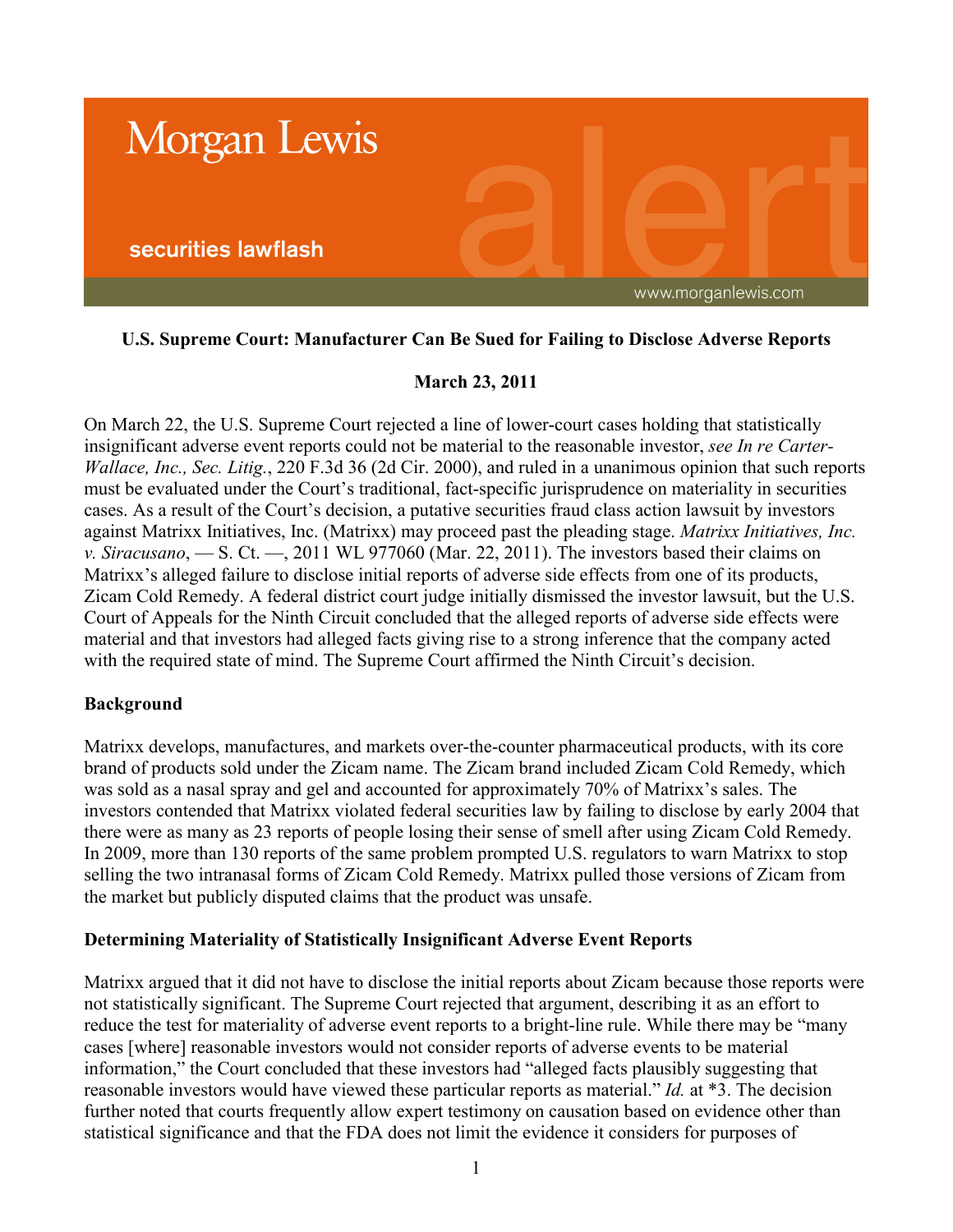assessing causation and taking regulatory action to statistically significant events. *Id.* at \*9–10. Given this use of causation evidence in other situations, "it stands to reason that in certain cases reasonable investors would [rely on such evidence] as well." *Id.* at \*10.

Nevertheless, the Court emphasized that "assessing the materiality of adverse event reports is a 'factspecific' inquiry that requires consideration of the source, content, and context of the reports." *Id.* at \*11. That is, the Court did not hold that "statistical significance (or the lack thereof) is irrelevant—only that it is not dispositive of every case," nor did the Court hold that "pharmaceutical manufacturers must disclose all reports of adverse events." *Id.* "The mere existence of reports of adverse events—which says nothing in and of itself about whether the drug is causing the adverse events—will not satisfy the [materiality test]." *Id.* The Court explained that in *Matrixx* the investors had pleaded "[s]omething more," namely, that Matrixx had received information that plausibly indicated a causal link between Zicam and a loss of sense of smell. *Id.* This allowed the Court to "draw the reasonable inference that the defendant is liable for the misconduct alleged." *Id.* at \*12 (quoting *Ashcroft v. Iqbal*, 556 U.S. —, slip op., at 14 (2009)).

In addition, the Court emphasized that its analysis of the materiality of adverse event reports does not change the Court's previous conclusion that "[Section] 10(b) and Rule 10b-5(b) do not create an affirmative duty to disclose any and all material information." *Id.* at \*11. The Court reiterated its longstanding view that disclosure of material information is required, as it was in *Matrixx*, "only when necessary to make . . . statements made, in the light of the circumstances under which they were made, not misleading." *Id.* (internal quotations and citation omitted).<sup>1</sup> This lack of an affirmative duty to disclose applies "[e]ven with respect to information that a reasonable investor might consider material." *Id.* "Companies can control what they have to disclose under these provisions by controlling what they say to the market." *Id.*

## **Scienter**

Matrixx did not seek review of the Ninth Circuit's ruling that scienter may be demonstrated by a showing of "deliberate recklessness," and the Court "assume[d], without deciding," that allegations of recklessness were sufficient to establish scienter. *Id.* at \*13. Applying this standard, the Court held that the Matrixx investors had pleaded a strong inference of scienter. *Id.* at \*13–14. The Court was not persuaded by Matrixx's claim that the most compelling inference as to why it had not disclosed the adverse event reports was that Matrixx "believed [the adverse events] were far too few . . . to indicate anything meaningful about adverse reactions to use of Zicam." *Id.* at \*13. Again, the Court rejected this claim as an effort to impose a bright-line rule. *Id.* The Court specifically pointed to allegations contending that Matrixx had acted to address the purported problem based on reports claiming a connection between Zicam and a loss of sense of smell. *Id.* at \*14. Based on these allegations, the Court concluded that the inference that Matrixx acted recklessly or intentionally was at least as compelling as the inference that it thought the adverse reports were not meaningful. *Id.*

## **Conclusion**

 $\overline{a}$ 

The Court held in *Matrixx* that the materiality of adverse event reports can only be evaluated on a case-

<sup>1.</sup> In Matrixx's case, the Court pointed to the company's statements predicting that its revenues were going to rise 50% to 80% while minimizing reports of Zicam-related side effects as having been made potentially misleading by the undisclosed information. *Id.* at \*12.